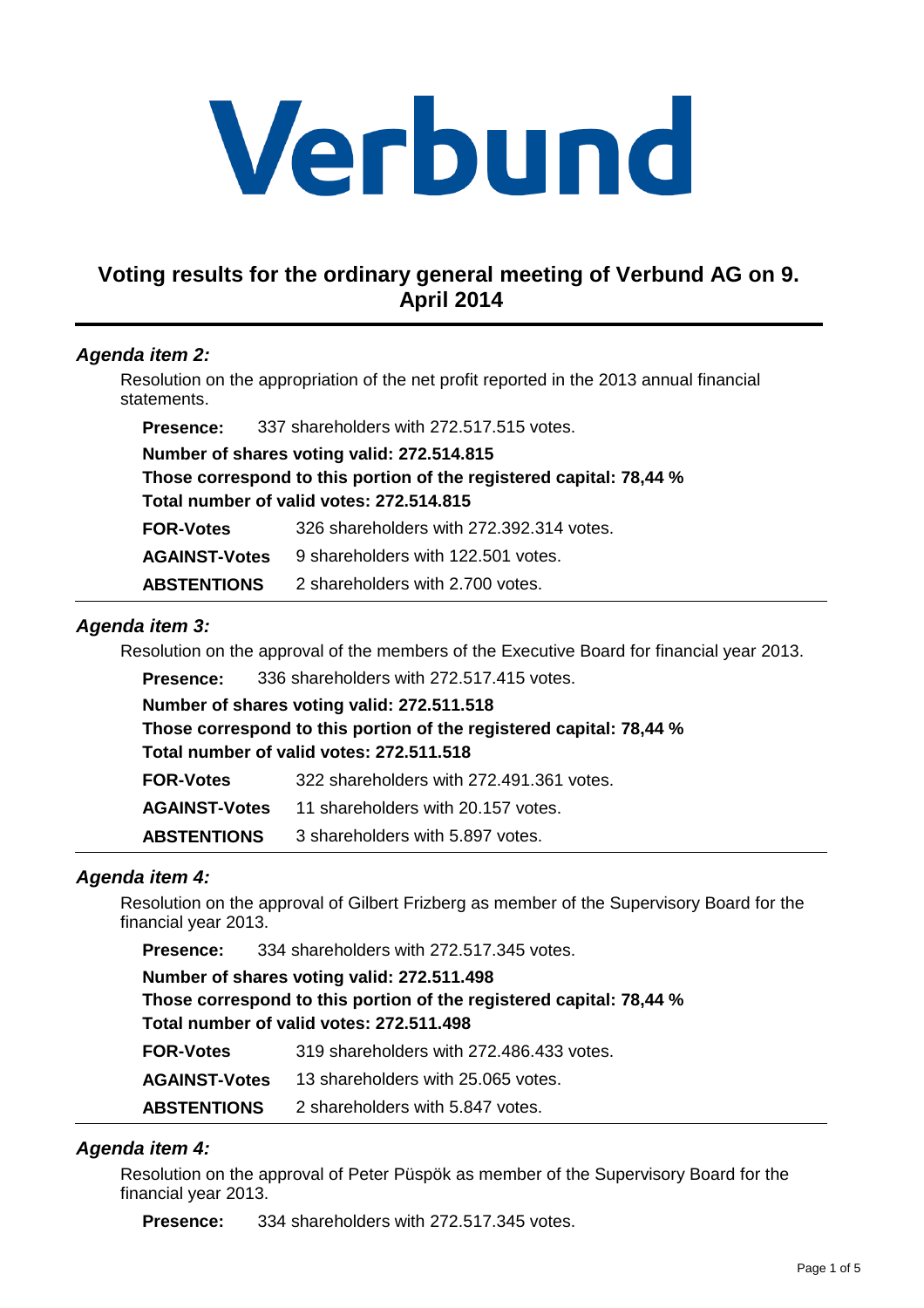**Number of shares voting valid: 272.511.298 Those correspond to this portion of the registered capital: 78,44 % Total number of valid votes: 272.511.298 FOR-Votes** 323 shareholders with 272.491.931 votes.

|                      | <u>020 01101 011010010 111111 21 21 10 1100 1 1010</u> |
|----------------------|--------------------------------------------------------|
| <b>AGAINST-Votes</b> | 7 shareholders with 19.367 votes.                      |
| <b>ABSTENTIONS</b>   | 4 shareholders with 6.047 votes.                       |

### **Agenda item 4:**

Resolution on the approval of Reinhold Süßenbacher as member of the Supervisory Board for the financial year 2013.

**Presence:** 334 shareholders with 272.517.345 votes.

**Number of shares voting valid: 272.511.494 Those correspond to this portion of the registered capital: 78,44 % Total number of valid votes: 272.511.494 FOR-Votes** 322 shareholders with 272.491.831 votes.

**AGAINST-Votes** 9 shareholders with 19.663 votes.

**ABSTENTIONS** 3 shareholders with 5.851 votes.

### **Agenda item 4:**

Resolution on the approval of Alfred H. Heinzel as member of the Supervisory Board for the financial year 2013.

| <b>Presence:</b>     | 335 shareholders with 272.517.545 votes.                            |
|----------------------|---------------------------------------------------------------------|
|                      | Number of shares voting valid: 272.511.583                          |
|                      | Those correspond to this portion of the registered capital: 78,44 % |
|                      | Total number of valid votes: 272.511.583                            |
| <b>FOR-Votes</b>     | 264 shareholders with 272.324.991 votes.                            |
| <b>AGAINST-Votes</b> | 69 shareholders with 186.592 votes.                                 |
| <b>ABSTENTIONS</b>   | 2 shareholders with 5.962 votes.                                    |

### **Agenda item 4:**

Resolution on the approval of Harald Kaszanits as member of the Supervisory Board for the financial year 2013.

**Presence:** 335 shareholders with 272.517.545 votes.

|                      | Number of shares voting valid: 272.511.694                          |
|----------------------|---------------------------------------------------------------------|
|                      | Those correspond to this portion of the registered capital: 78,44 % |
|                      | Total number of valid votes: 272.511.694                            |
| <b>FOR-Votes</b>     | 323 shareholders with 272.492.031 votes.                            |
| <b>AGAINST-Votes</b> | 9 shareholders with 19.663 votes.                                   |
| <b>ABSTENTIONS</b>   | 3 shareholders with 5.851 votes.                                    |

### **Agenda item 4:**

Resolution on the approval of Herbert Kaufmann as member of the Supervisory Board for the financial year 2013.

**Presence:** 335 shareholders with 272.517.545 votes.

**Number of shares voting valid: 272.511.394**

**Those correspond to this portion of the registered capital: 78,44 % Total number of valid votes: 272.511.394**

**FOR-Votes** 322 shareholders with 272.490.031 votes.

**AGAINST-Votes** 7 shareholders with 21.363 votes.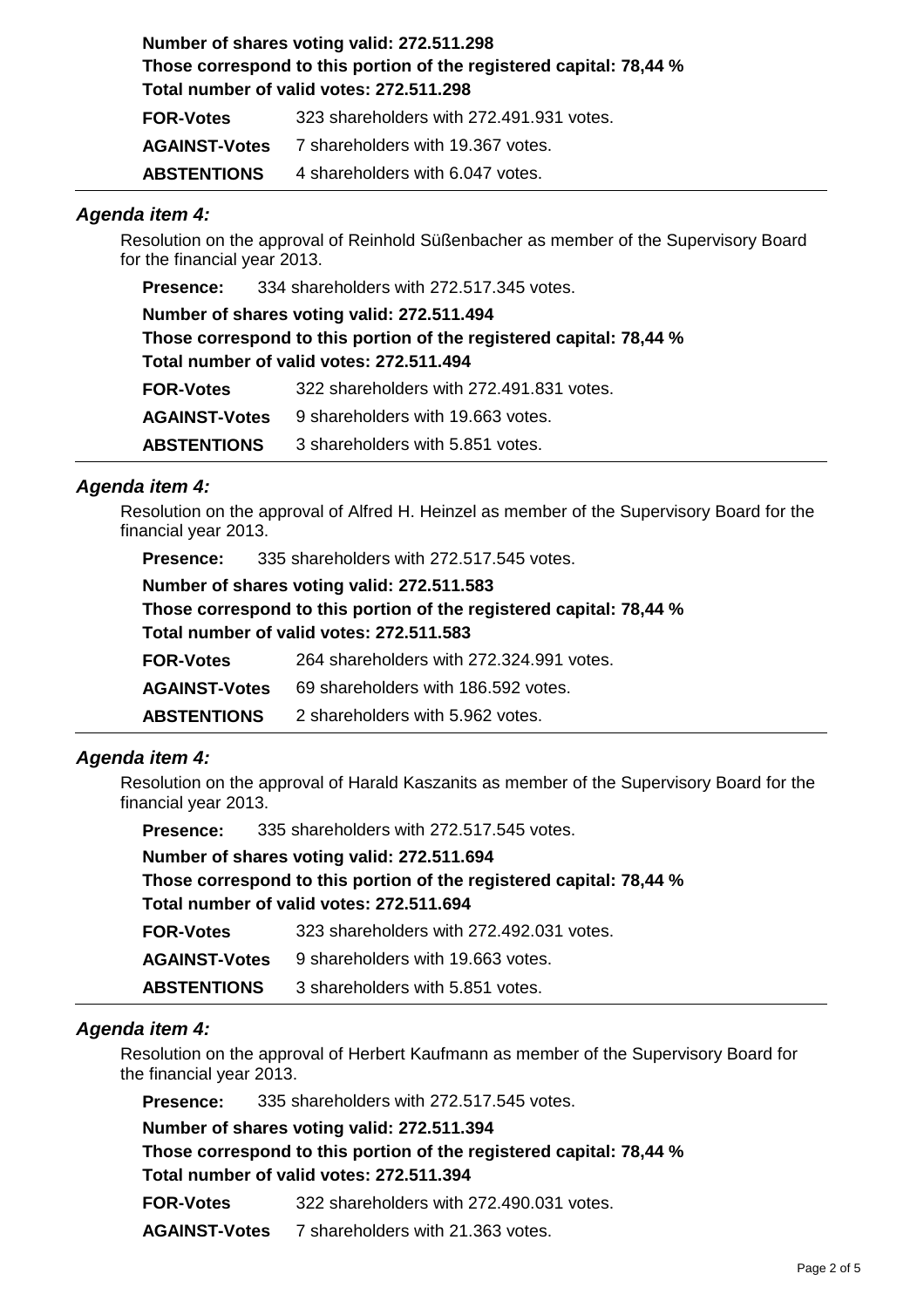# **Agenda item 4:**

Resolution on the approval of Peter Layr as member of the Supervisory Board for the financial year 2013.

| <b>Presence:</b>     | 335 shareholders with 272.517.545 votes.                            |
|----------------------|---------------------------------------------------------------------|
|                      | Number of shares voting valid: 272.511.394                          |
|                      | Those correspond to this portion of the registered capital: 78,44 % |
|                      | Total number of valid votes: 272.511.394                            |
| <b>FOR-Votes</b>     | 321 shareholders with 272.490.981 votes.                            |
| <b>AGAINST-Votes</b> | 8 shareholders with 20.413 votes.                                   |
| <b>ABSTENTIONS</b>   | 6 shareholders with 6.151 votes.                                    |

### **Agenda item 4:**

Resolution on the approval of Gabriele Payr as member of the Supervisory Board for the financial year 2013.

**Presence:** 335 shareholders with 272.517.545 votes.

**Number of shares voting valid: 272.511.794**

**Those correspond to this portion of the registered capital: 78,44 % Total number of valid votes: 272.511.794**

| <b>FOR-Votes</b> | 321 shareholders with 272.490.501 votes. |
|------------------|------------------------------------------|
|                  |                                          |

**AGAINST-Votes** 12 shareholders with 21.293 votes.

**ABSTENTIONS** 2 shareholders with 5.751 votes.

### **Agenda item 4:**

Resolution on the approval of Christa Wagner as member of the Supervisory Board for the financial year 2013.

**Presence:** 335 shareholders with 272.517.545 votes.

**Number of shares voting valid: 272.511.394**

**Those correspond to this portion of the registered capital: 78,44 % Total number of valid votes: 272.511.394**

**FOR-Votes** 323 shareholders with 272.492.031 votes.

**AGAINST-Votes** 6 shareholders with 19.363 votes.

**ABSTENTIONS** 6 shareholders with 6.151 votes.

### **Agenda item 4:**

Resolution on the approval of Siegfried Wolf as member of the Supervisory Board for the financial year 2013.

**Presence:** 335 shareholders with 272.517.545 votes. **Number of shares voting valid: 272.509.383 Those correspond to this portion of the registered capital: 78,44 % Total number of valid votes: 272.509.383**

**FOR-Votes** 321 shareholders with 272.489.169 votes.

**AGAINST-Votes** 11 shareholders with 20.214 votes.

**ABSTENTIONS** 3 shareholders with 8.162 votes.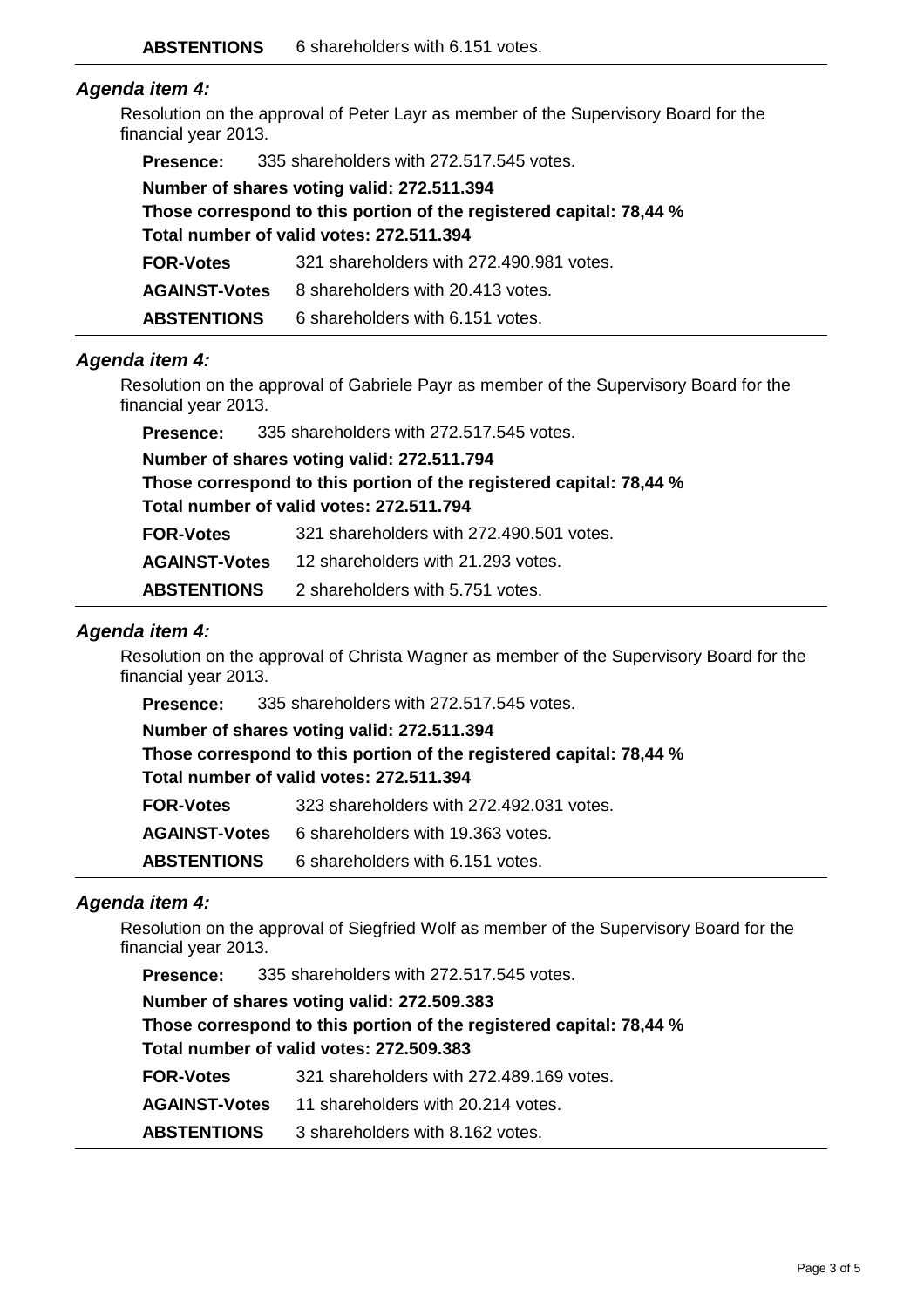## **Agenda item 4:**

Resolution on the approval of Anton Aichinger as member of the Supervisory Board for the financial year 2013.

| <b>Presence:</b>                                                    | 335 shareholders with 272.517.545 votes. |  |
|---------------------------------------------------------------------|------------------------------------------|--|
| Number of shares voting valid: 272.511.794                          |                                          |  |
| Those correspond to this portion of the registered capital: 78,44 % |                                          |  |
|                                                                     | Total number of valid votes: 272.511.794 |  |
| <b>FOR-Votes</b>                                                    | 323 shareholders with 272.492.031 votes. |  |
| <b>AGAINST-Votes</b>                                                | 10 shareholders with 19.763 votes.       |  |
| <b>ABSTENTIONS</b>                                                  | 2 shareholders with 5.751 votes.         |  |

### **Agenda item 4:**

Resolution on the approval of Kurt Christof as member of the Supervisory Board for the financial year 2013.

| <b>Presence:</b>   | 335 shareholders with 272.517.545 votes.                            |
|--------------------|---------------------------------------------------------------------|
|                    | Number of shares voting valid: 272.511.794                          |
|                    | Those correspond to this portion of the registered capital: 78,44 % |
|                    | Total number of valid votes: 272.511.794                            |
| <b>FOR-Votes</b>   | 326 shareholders with 272.492.331 votes.                            |
|                    | <b>AGAINST-Votes</b> 7 shareholders with 19.463 votes.              |
| <b>ABSTENTIONS</b> | 2 shareholders with 5.751 votes.                                    |

### **Agenda item 4:**

Resolution on the approval of Harald Novak as member of the Supervisory Board for the financial year 2013.

**Presence:** 335 shareholders with 272.517.545 votes.

**Number of shares voting valid: 272.511.494 Those correspond to this portion of the registered capital: 78,44 % Total number of valid votes: 272.511.494 FOR-Votes** 323 shareholders with 272.492.031 votes.

**AGAINST-Votes** 7 shareholders with 19.463 votes.

**ABSTENTIONS** 5 shareholders with 6.051 votes.

### **Agenda item 4:**

Resolution on the approval of Wolfgang Liebscher as member of the Supervisory Board for the financial year 2013.

**Presence:** 335 shareholders with 272.517.545 votes.

# **Number of shares voting valid: 272.517.545 Those correspond to this portion of the registered capital: 78,44 % Total number of valid votes: 272.517.545 FOR-Votes** 320 shareholders with 272.489.971 votes.

**AGAINST-Votes** 15 shareholders with 27.574 votes.

**ABSTENTIONS** 0 shareholders with 0 votes.

# **Agenda item 4:**

Resolution on the approval of Ingeborg Oberreiner as member of the Supervisory Board for the financial year 2013.

**Presence:** 335 shareholders with 272.517.545 votes.